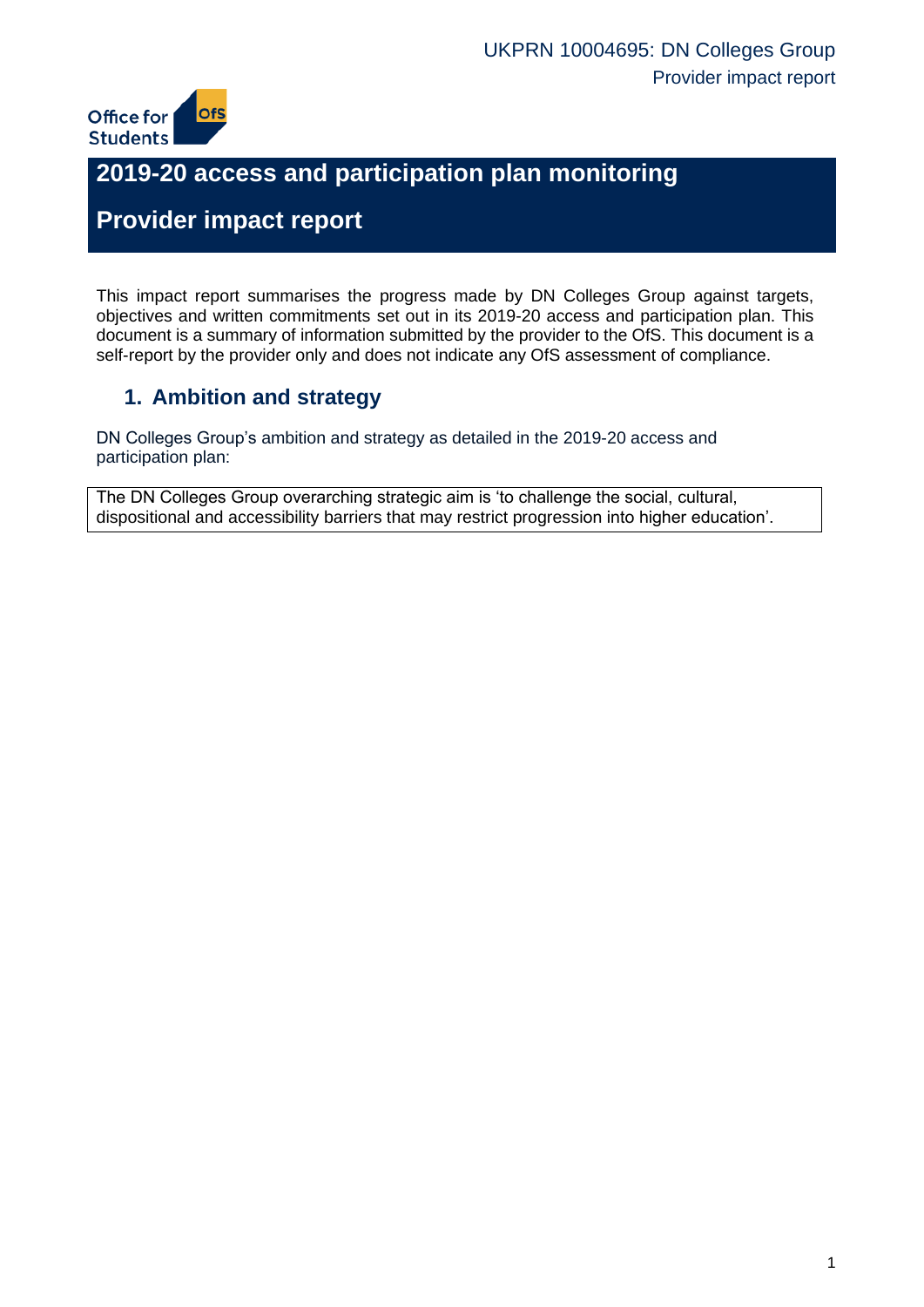We are committed to raising the aspirations and transforming the lives of college leavers and returners to study within North Lincolnshire and South Yorkshire including for those from:

- low participation neighbourhoods
- lower socio-economic groups
- families with no tradition of higher education
- minority ethnic groups and EU migrants
- individuals with caring responsibilities for children/adult dependents
- students with disabilities
- adult returners, including work-based students
- vocational pathways such as Apprenticeships

The 2019-20 plan made a strategic commitment toward 'continuous improvement through evaluation' and also presented the first opportunity to develop the APP strategy at Group level (following the merger of the Doncaster College and North Lindsey College).

The development of the outreach and engagement infrastructure at an institutional level was a strategic priority, with specific roles introduced to support the coordination, delivery and review of all outreach and engagement activities. The DN Colleges Group 2019-20 Access and Participation Plan aimed to increase the number of student interns working on recruitment and student engagement as presenting realistic perspectives from existing students, many of whom come from disadvantaged or non-traditional entry backgrounds. The college began to redefine the deliberative structures to formalise the links access success and progression, applying student profiles to future attainment, success and performance outcomes. Greater emphasis was placed on the profiles of new entrants at the pre-entry stage with detailed reporting shared across academic/support teams. The identification of multiple WP characteristics to inform the management of student progress through the life cycle with analysis of student performance (including degree classifications) across sub-groups to be compared with mean performance across cohorts. An integrated student support and progression model of both academic and learning support staff was introduced.

A new College Information System was identified to support the University Centres in data capture, through pre-entry and on-entry mechanisms to enable a more efficient approach to the collection, interpretation and application of data. The development of in-house dashboards has continued.

From our assessment of performance, we identified groups across the student life cycle stages and set specific targets and ambitions to realise equal outcomes for all students. **Mature** 

T16a\_01: Increased continuation for part time mature students. The ambition is to exceed the current benchmark (73.4%) by 2020-21 and to be at least 2% above benchmark by 2022-2023 T16a\_02: Increased percentage of part time students progressing into employment or further study. The ambition is to reach benchmark (98.3%) by 2020-21 and to be 1% point above benchmark by 2022-23

T16a\_03: Increased percentage of part time students progressing into highly skilled and / or further study. The ambition is to reach benchmark (74.3%) by 2022-23

#### Low Income background

T16a\_04: Increase percentage of full time continuation. The ambition is to reach benchmark (88.2%) by 2021-22

T16a\_05: Increase progression rates into employment and further study for full time students. The ambition is to reach benchmark (93.1) by 2019-20 and exceed the benchmark by 1% in 2022-23

T16a\_06/07: Increase progression rates into highly skilled employment and further study for both full and part time students. The ambition for full time progression will be to increase percentage progression to 50% (+8.6%) by 2022-23. Based on current benchmarks, this would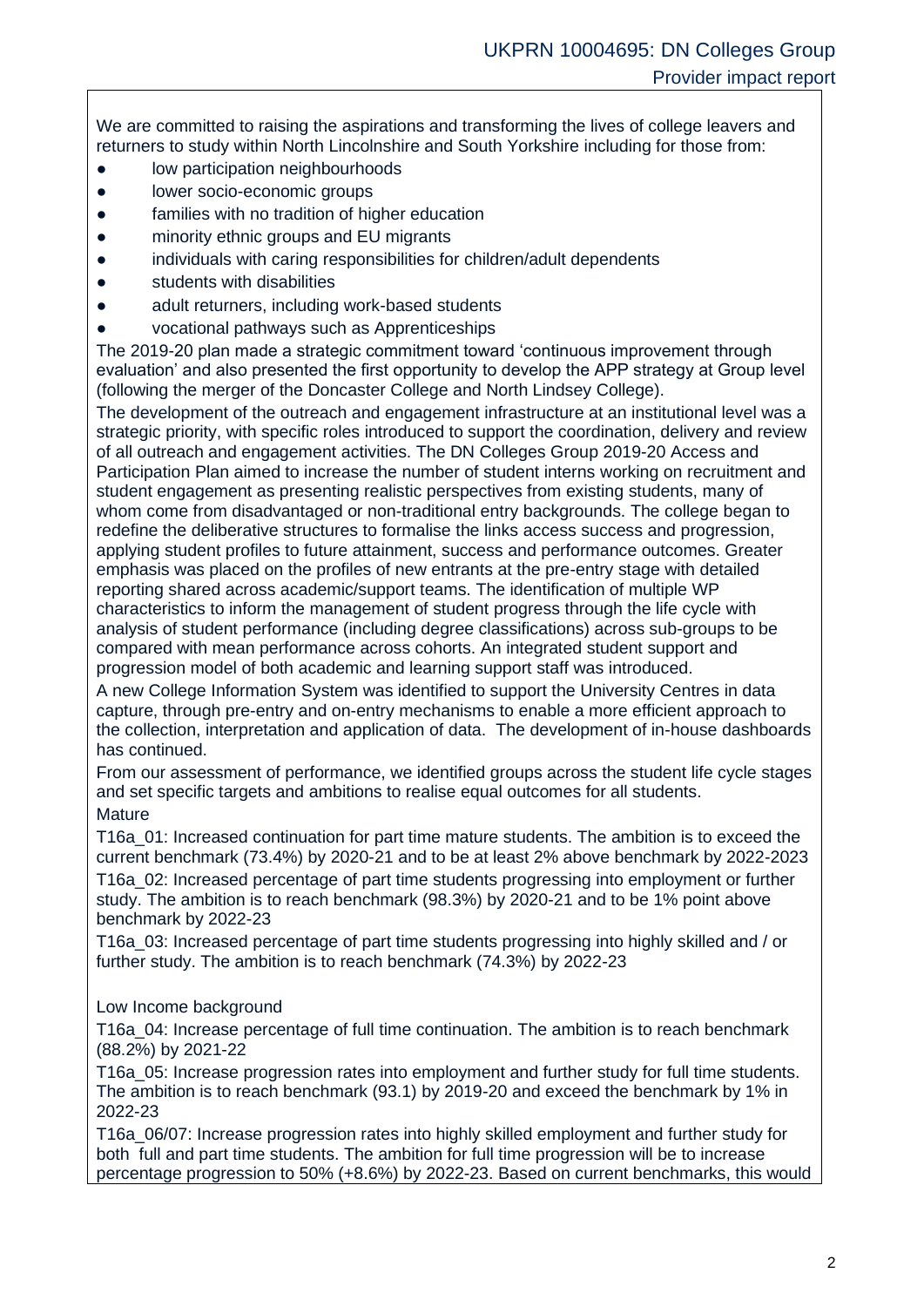#### Provider impact report

nearly half the deficit. The ambition for part time progression will be to increase percentage progression to 67% (+6.1%) by 2022-2023

### Disabled

T16a\_08/09: Increase percentage of full time and part time continuation. The ambition is to meet current benchmarks (86.8) for full time students by 2022-23 and for part time to reach 65% by 2022-23

T16a\_13: Increase progression rates into highly skilled employment and further study for part time students, to 65% by 2021-2022, which would demonstrate a halving of the deficit from the benchmark. The performance target would then be to increase to 67% by 2022-2023

### **Ethnicity**

T16a\_10: Increase percentage of full time continuation to reach benchmark (85.2%) by 2022- 23

T16a\_11: Increase progression rates into employment and further study for full time students, to reach benchmark (93.4%) by 2022-23

T16a\_14: Increase recruitment of BME students at North Lindsey College to reflect local population (Nomis) where levels of recruitment will increase from 5.4% to 9% by 2022-23

#### First degree provision

T16a\_12: Retention rates for Level 4 first degree provision presents itself as a distinct target area for both University Centres. The 2016-17 retention rates for full time Year 1 (level 4) students was 77% across DN Colleges Group provision. The ambition is to raise retention rates of full time level 4 students to 85% by 2022-23

Further development to the utilisation of internal data

In instances where external data is currently non-reportable as a result of low population size and / or student response rates, we will further develop internal mechanisms for the collection, review and application of data in relation to continuation, progression into Employment / Further Education and Highly Skilled Employment /Further Study.

Business Intelligence is now a strategic priority across the whole DN Colleges Group. The HE phase of the strategy focuses on developing dashboards and datasets for all staff to access, drawn from the internal data warehouse. This will ensure data being provided to inform strategic discussion and decision making translating down to subject levels which capture student characteristics.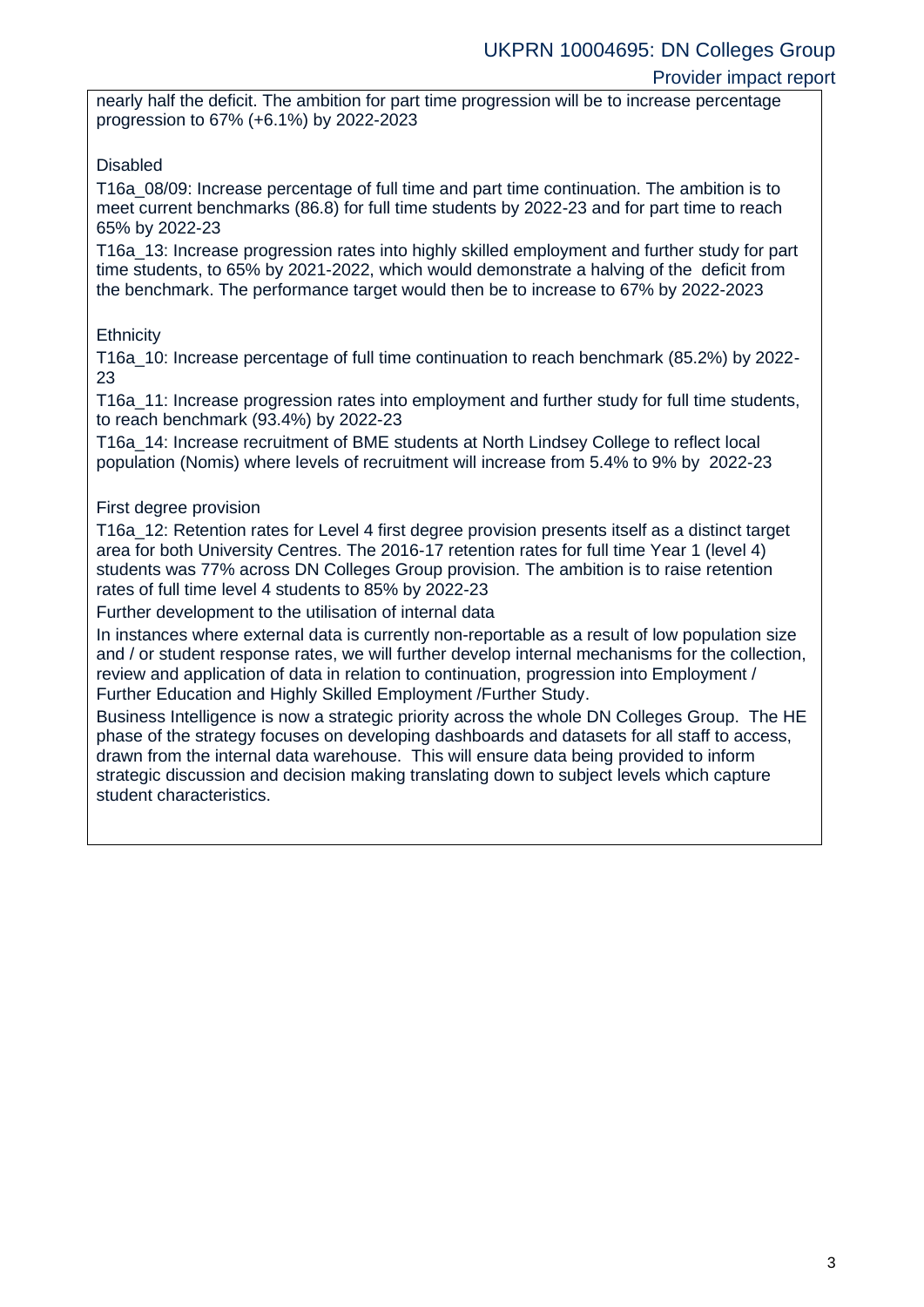### **2. Self-assessment of targets**

The tables that follow provide a self-assessment by DN Colleges Group of progress against the targets approved in its 2019-20 access and participation plan.

Please note the tables contain only a summary of target milestones approved in 2019-20 access and participation plans. Full information can be found in Table 8a - statistical targets and milestones and Table 8b -**Other milestones and targets** of DN Colleges Group's 2019-20 **access and participation plan**.

Any optional commentary provided against the targets is given in [Annex B.](#page-13-0)

### <span id="page-3-0"></span>**Statistical targets and milestones**

| Reference<br><b>Number</b><br>(lifecycle)<br>stage) | <b>Description</b>                                                  | <b>Baseline</b><br>year | <b>Baseline data</b> | 2018-19 milestone | 2019-20 milestone | <b>Units of</b><br>target | <b>Comparison</b><br>year | <b>Actual</b><br>performance<br>in comparison<br>year | <b>Target self-</b><br>assessment |
|-----------------------------------------------------|---------------------------------------------------------------------|-------------------------|----------------------|-------------------|-------------------|---------------------------|---------------------------|-------------------------------------------------------|-----------------------------------|
| T16a_01<br>(Success)                                | Improve continuation in part time<br>students                       | 2016-17                 | 69.6                 | 71.5              | 73                | Percentage                | 2017-18                   | 82                                                    | <b>Expected</b><br>progress       |
| T16a_02<br>(Progression)                            | Improve employment in part time<br>students                         | 2016-17                 | 96.2                 | 97                | 97.9              | Percentage                | 2019-20                   | 0                                                     | Limited<br>progress               |
| T16a_03<br>(Progression)                            | Improve employment in highly<br>skilled jobs for part time students | 2016-17                 | 67.9                 | 69.5              | 71.1              | Percentage                | 2019-20                   |                                                       | Limited<br>progress               |
| T16a_04<br>(Success)                                | Improve continuation in full time<br>students                       | 2016-17                 | 83.4                 | 84.5              | 86                | Percentage                | 2018-19                   | 83                                                    | Limited<br>progress               |
| T16a_05<br>(Progression)                            | Improve employment in full time<br>students                         | 2016-17                 | 92.1                 | 92.5              | 93.1              | Percentage                | 2019-20                   | 0                                                     | Limited<br>progress               |
| T16a_06<br>(Progression)                            | Improve employment in highly<br>skilled jobs for full time students | 2016-17                 | 41.4                 | 43                | 44.5              | Percentage                | 2019-20                   | $\Omega$                                              | Limited<br>progress               |
| T16a_07<br>(Progression)                            | Improve employment in highly<br>skilled jobs for part time students | 2016-17                 | 60.9                 | 62.1              | 63.3              | Percentage                | 2019-20                   | $\Omega$                                              | Limited<br>progress               |
| T16a_08<br>(Success)                                | Improve continuation in full time<br>students                       | 2016-17                 | 80.7                 | 82.5              | 83.5              | Percentage                | 2018-19                   | 83                                                    | <b>Expected</b><br>progress       |
| T <sub>16a_09</sub><br>(Progression)                | Improve employment in part time<br>students                         | 2016-17                 | 53.9                 | 57                | 59.5              | Percentage                | 2019-20                   |                                                       | Limited<br>progress               |
| T16a_10<br>(Success)                                | Improve continuation in full time<br>students                       | 2016-17                 | 80.6                 | 81.5              | 82.4              | Percentage                | 2018-19                   | 90                                                    | Expected<br>progress              |
| T16a_11<br>(Progression)                            | Improve employment/further study<br>in full time students           | 2016-17                 | 87.9                 | 89.5              |                   | 91 Percentage             | 2019-20                   | $\mathbf 0$                                           | Limited<br>progress               |
| T16a_12<br>(Success)                                | Improve retention rates for first<br>degree (level 4) students      | 2016-17                 | 77                   | 79                | 81                | Percentage                | 2019-20                   | 93.1                                                  | <b>Expected</b><br>progress       |
| T16a_13<br>(Progression)                            | Improve employment in highly<br>skilled jobs for part time students | 2016-17                 | 54.5                 | 56.5              | 58.5              | Percentage                | 2019-20                   | $\overline{0}$                                        | Limited<br>progress               |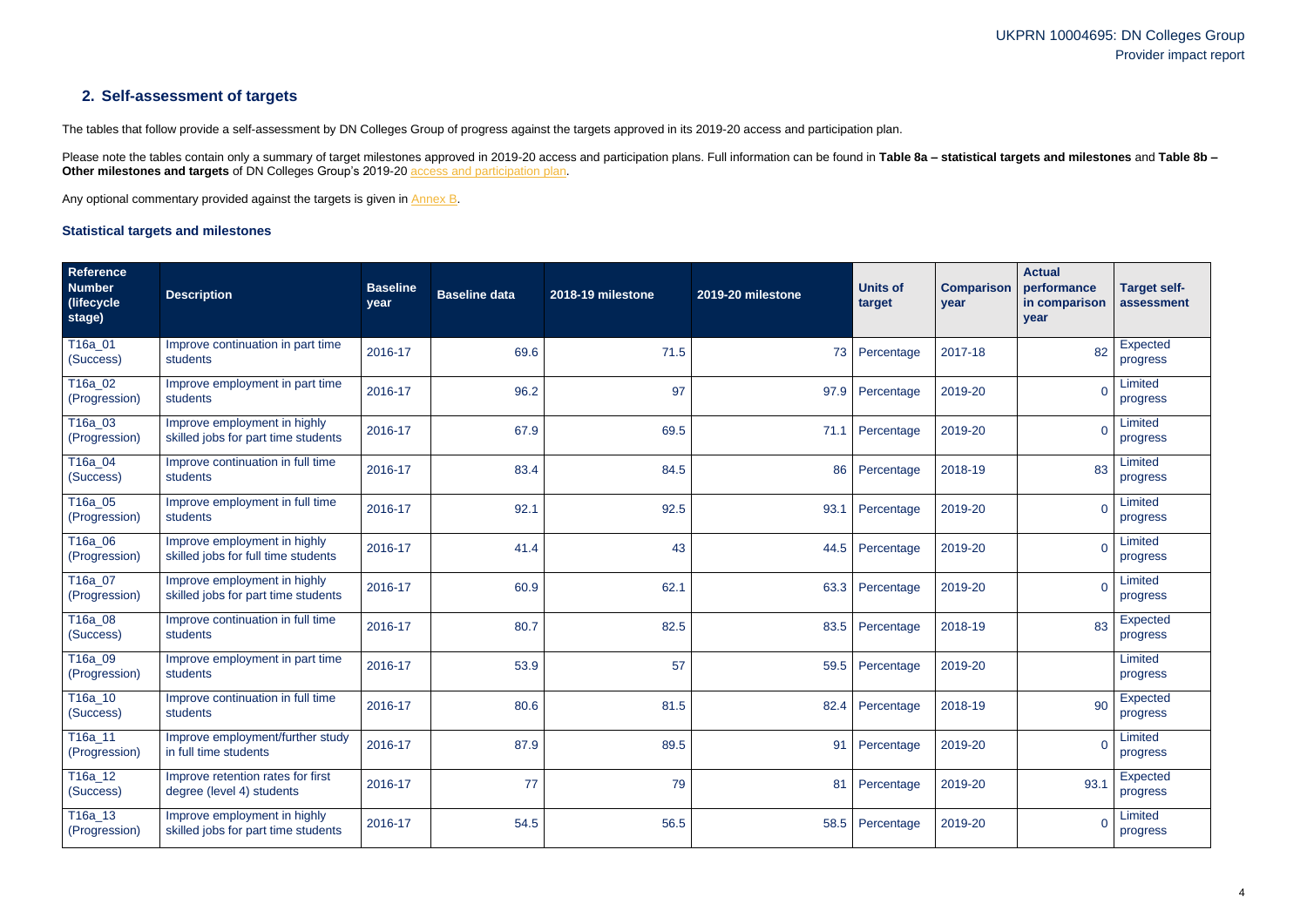| 5.5 | Limited<br>progress |  |
|-----|---------------------|--|
|     |                     |  |

| T16a_14<br>(Access) | Recruitment of students from BME<br>backgrounds at North Lindsey<br>College | 2016-17 | 5.4% | 6.1% | 6.8% | Percentage | 2019-20 | 5.5 |
|---------------------|-----------------------------------------------------------------------------|---------|------|------|------|------------|---------|-----|
|---------------------|-----------------------------------------------------------------------------|---------|------|------|------|------------|---------|-----|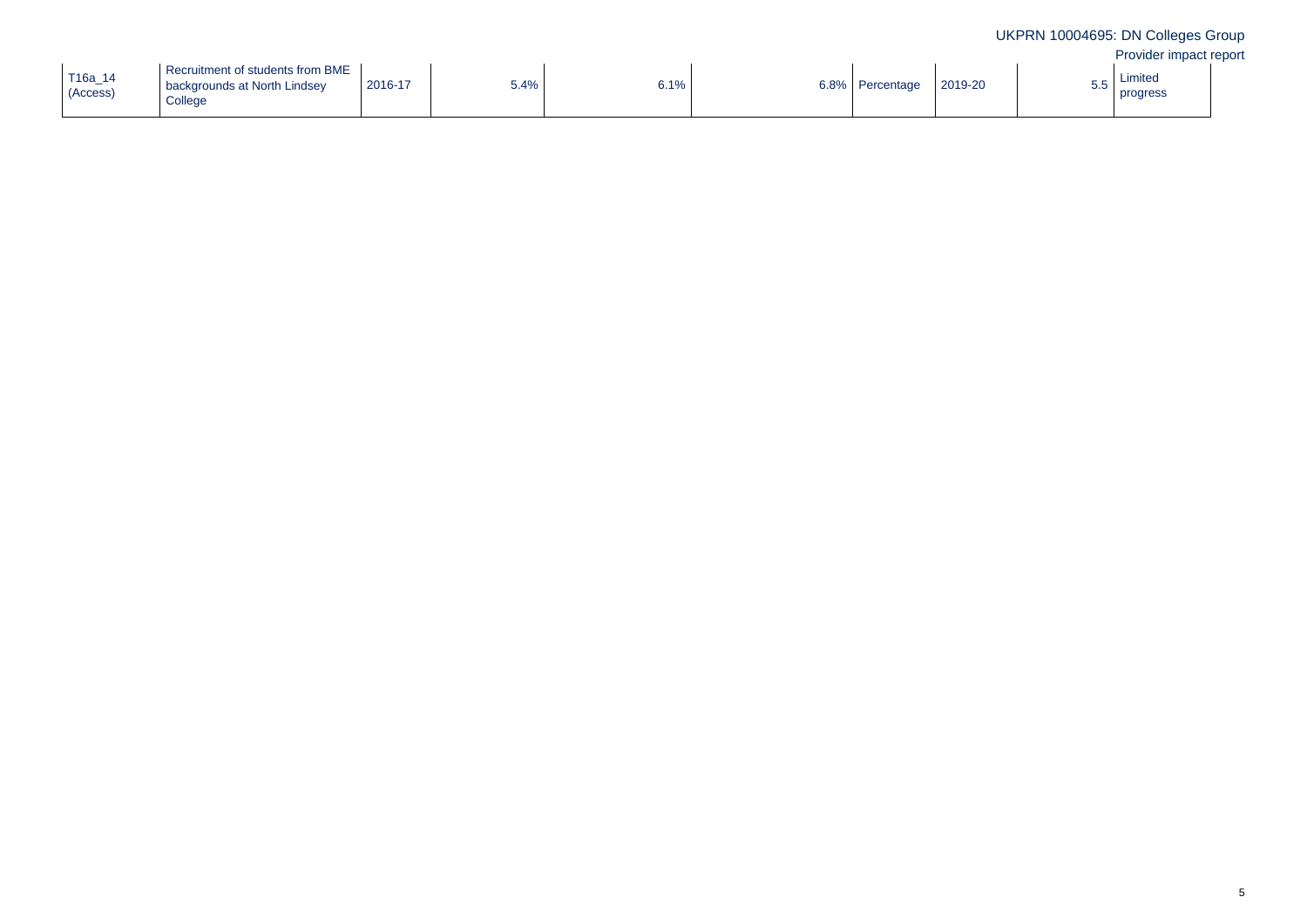## **Other milestones and targets**

| Reference<br>Number<br>(lifecycle)<br>stage) | <b>Description</b>                                                                                                                                            | <b>Baseline</b><br>year | <b>Baseline data</b> | 2018-19 milestone | 2019-20 milestone | <b>Units of</b><br>target | <b>Comparison</b><br>year | <b>Actual</b><br>performance<br>in comparison<br>year | <b>Target self-</b><br>assessment |
|----------------------------------------------|---------------------------------------------------------------------------------------------------------------------------------------------------------------|-------------------------|----------------------|-------------------|-------------------|---------------------------|---------------------------|-------------------------------------------------------|-----------------------------------|
| T16b_01<br>(Access)                          | Increase number of students<br>enrolling on to pre-entry 'bite-size'<br>provision                                                                             | 2015-16                 | 144                  | 155               | 160               | Headcount                 | 2019-20                   | 285                                                   | <b>Expected</b><br>progress       |
| T16b_02<br>(Access)                          | Internal promotion of higher<br>education provision to FE students                                                                                            | 2015-16                 | 106                  | 130               | 140               | Headcount                 | 2019-20                   | 300                                                   | Expected<br>progress              |
| T16b_03<br>(Access)                          | Increase number of partner<br>schools associated with Children's<br>University and monitor student<br>attainment                                              | 2017-18                 | 51                   | 53                | 55                | Headcount                 | 2019-20                   | 48                                                    | Limited<br>progress               |
| T16b_04<br>(Access)                          | financial support for care leavers                                                                                                                            | 2016-17                 | $\mathbf 0$          | 6                 | 12 <sup>2</sup>   | Headcount                 | 2019-20                   | $\overline{2}$                                        | Limited<br>progress               |
| T16b_05<br>(Access)                          | Bursaries for students from from<br>households with income of<br>£25,000 or less with a bursary of<br>£500 for FT students and £250 for<br><b>PT</b> students | 2014-15                 | $\mathbf 0$          | 25                |                   | 108   Headcount           | 2019-20                   | 41                                                    | Limited<br>progress               |
| T16b_06<br>(Access)                          | Increasing number of young<br>students from classes 4 - 7                                                                                                     | 2016-17                 | 33%                  | 35%               | 36%               | Percentage                | 2019-20                   | 60                                                    | Expected<br>progress              |
| T16b_07<br>(Access)                          | Raising attainment at pre 16<br>school age                                                                                                                    | 2016-17                 | 0%                   | 20%               | 25%               | Percentage                | 2019-20                   | 15                                                    | Limited<br>progress               |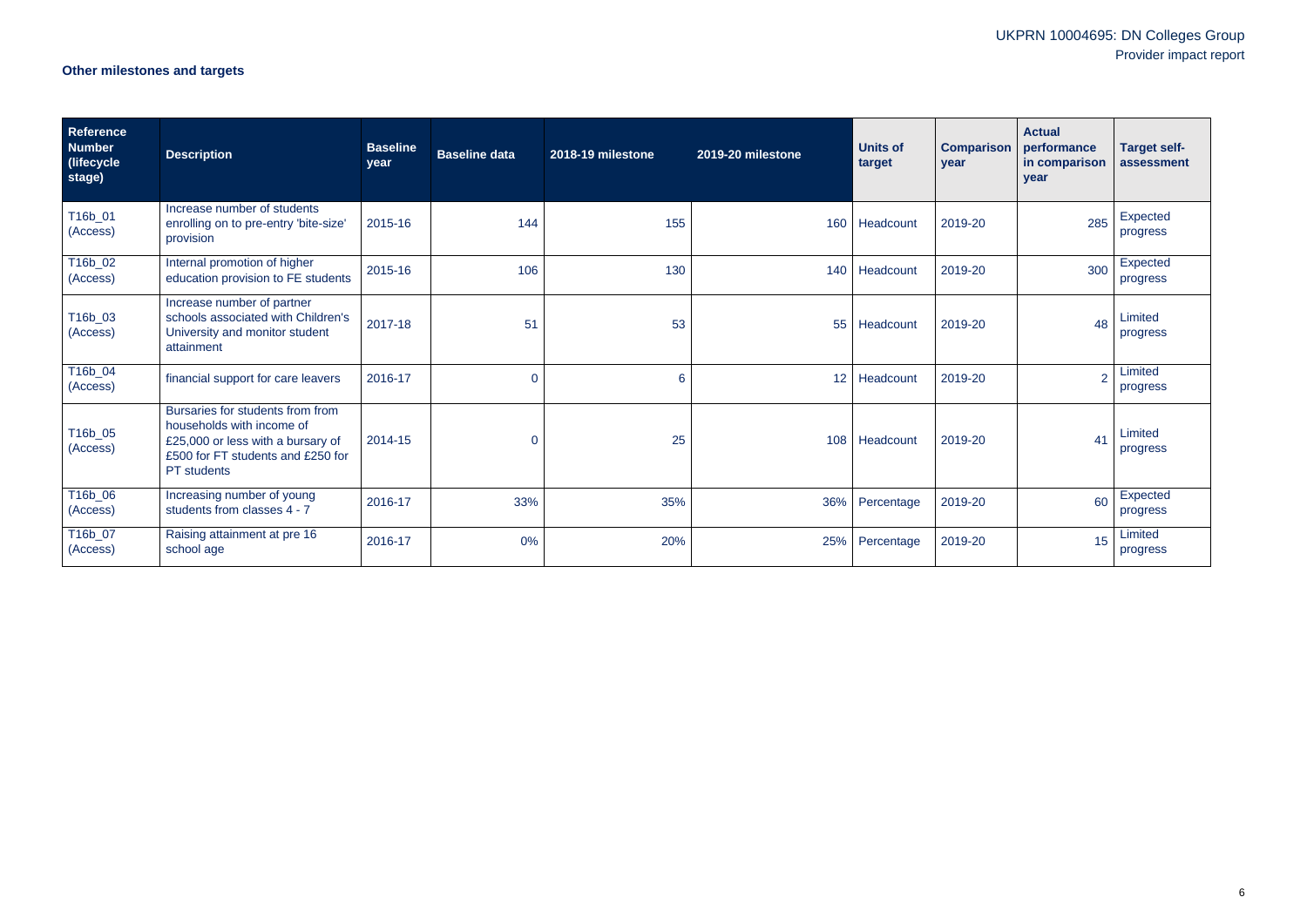### **3. Investment commitments**

### **3.1. Access and participation investment for the last audited year**

Please note that some differences in predicted vs actual spend may be due to reporting differences between academic and financial years.

| <b>Financial year</b>    | 2019-20             |                    |                  |  |  |
|--------------------------|---------------------|--------------------|------------------|--|--|
|                          | Predicted spend (£) | Actual spend $(E)$ | Difference (ppt) |  |  |
| Access investment        | £65,167.00          | £90,000.00         | 38%              |  |  |
| <b>Financial Support</b> | £76,000.00          | £83,000.00         | 9%               |  |  |

### **4. Action plan**

Where progress was less than expected DN Colleges Group has made the following commitments to increase the rate of progress against their targets.

| <b>Reference</b><br><b>Number</b> | Steps that will be taken in the future to make expected progress against<br>target                                                                                                                                                                                                                                                                                                                                                                                                                                                                                                                                                                                                                    |
|-----------------------------------|-------------------------------------------------------------------------------------------------------------------------------------------------------------------------------------------------------------------------------------------------------------------------------------------------------------------------------------------------------------------------------------------------------------------------------------------------------------------------------------------------------------------------------------------------------------------------------------------------------------------------------------------------------------------------------------------------------|
| T16a_02                           | The 2019-20 Progression targets were based on the DLHE data and rationalised<br>in the 2020-21 onwards APP and as such this target was removed.                                                                                                                                                                                                                                                                                                                                                                                                                                                                                                                                                       |
| T16a 03                           | The 2019-20 Progression targets were based on the DLHE data and rationalised<br>in the 2020-21 onwards APP and as such this target was removed and replaced<br>with a target to eliminate the 10pp progression gap between Full-time mature<br>students and Full-time young students                                                                                                                                                                                                                                                                                                                                                                                                                  |
| T16a 04                           | Development of the internal datasets have been aligned to the OfS dashboard to<br>help improve the monitoring and reporting of data. Regular reports to be<br>generated for strategic planning purposes and at programme level. Programme<br>Area Reviews to include report on underrepresented groups success and<br>progression. The Academic Enhancement and Support Team attend Progress<br>Panels and report on underrepresented groups and strategies and interventions<br>to be introduced including Individual Learning Plans. Indicators for evaluation at<br>the Progress Panels include levels of attendance, retention, completion and<br>achievement in comparison with cohort averages. |
| T16a_05                           | The 2019-20 Progression targets were based on the DLHE data and rationalised<br>in the 2020-21 onwards APP and as such this target was removed                                                                                                                                                                                                                                                                                                                                                                                                                                                                                                                                                        |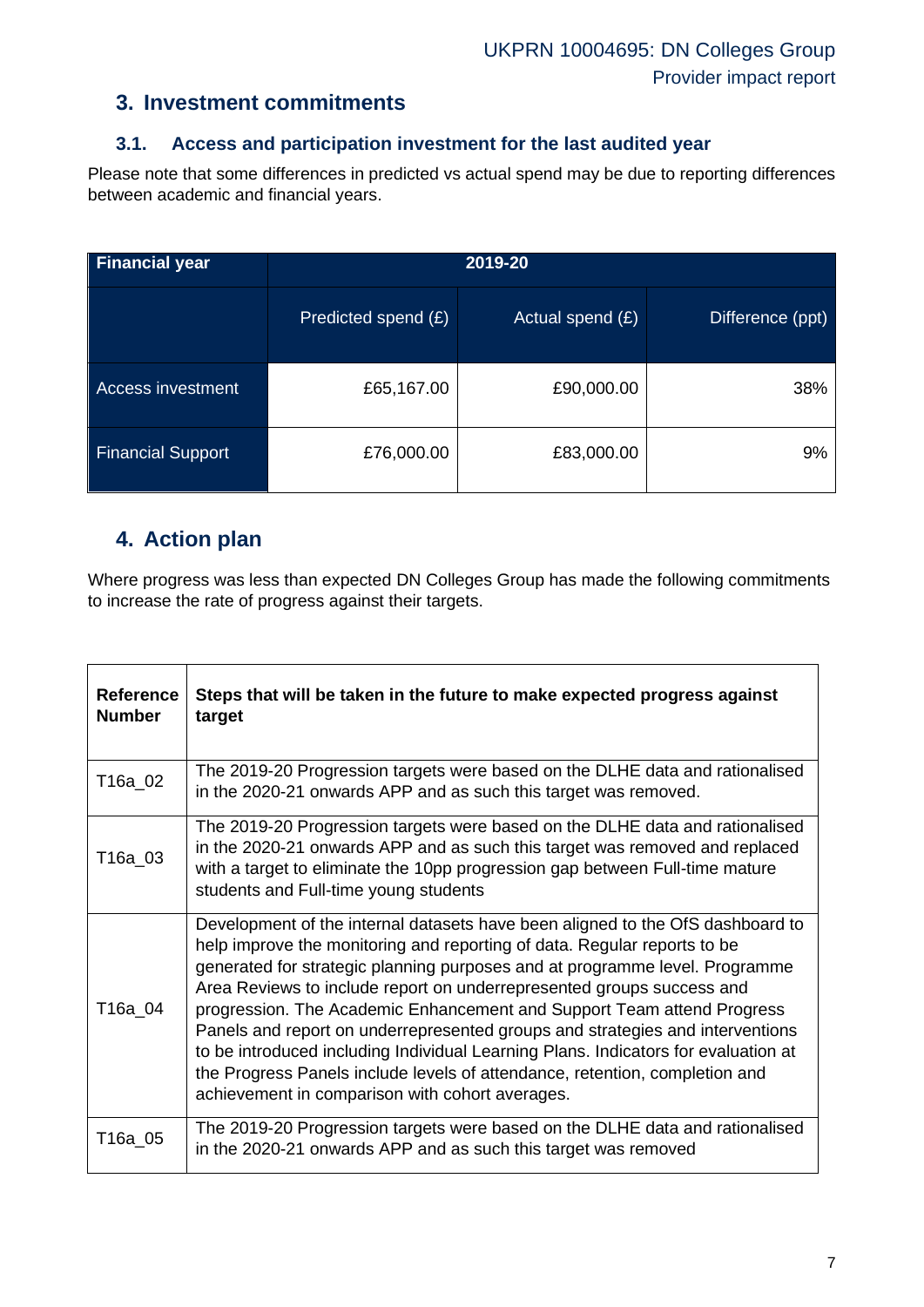Provider impact report

| T16a_06 | The 2019-20 Progression targets were based on DLHE data and rationalised for<br>the 2020-21 onwards APP and as such this target was removed.                                                                                                                                                                                                                                                                                                                                                                                                                                                                                   |
|---------|--------------------------------------------------------------------------------------------------------------------------------------------------------------------------------------------------------------------------------------------------------------------------------------------------------------------------------------------------------------------------------------------------------------------------------------------------------------------------------------------------------------------------------------------------------------------------------------------------------------------------------|
| T16a_07 | The 2019-20 Progression targets were based on DLHE data and rationalised for<br>the 2020-21 onwards APP and as such this target was removed.                                                                                                                                                                                                                                                                                                                                                                                                                                                                                   |
| T16a_09 | The 2019-20 Progression targets were based on DLHE data and rationalised in<br>the 2020-21 onwards APP and as such this target was removed and replaced<br>with a target to eliminate the 10pp progression gap between Full-time mature<br>students and Full-time young students - Target: PTP_2                                                                                                                                                                                                                                                                                                                               |
| T16a_11 | The 2019-20 Progression targets were based on DLHE data and rationalised for<br>the 2020-21 onwards APP and as such this target was removed.                                                                                                                                                                                                                                                                                                                                                                                                                                                                                   |
| T16a_13 | The 2019-20 Progression targets were rationalised in the 2020-21 onwards APP<br>and as such this target was removed and replaced with a target to reduce the<br>progression gap between Full-time disabled and not known to be disabled -<br>Target: PTP_1.                                                                                                                                                                                                                                                                                                                                                                    |
| T16a 14 | Development work with the BAME community in the Scunthorpe area for<br>example a Peer Coaching project with Red Everywhere to help promote and<br>raise aspirations of BAME residents into Higher Education. However, this target<br>was reviewed and removed from the 2020-21 onwards APP and replaced with a<br>continuation target for Asian students - Target: PTS_5 To eliminate the 3.7pp<br>continuation gap between Asian students and White students.                                                                                                                                                                 |
| T16b_03 | Develop a strategy to develop work post-Covid to engage new school and<br>existing partnerships. To consult with partners to review the offer provided to<br>pupils and parents. Assign a dedicated staff member to work on CU at UCNL.                                                                                                                                                                                                                                                                                                                                                                                        |
| T16b_04 | Further develop monitoring throughout the enquiry, application and enrolment<br>process to aid early identification and enable access to relevant advice and<br>information. Further develop promotional materials, ensuring 'student friendly'. A<br>video is being developed to provide promotion of the Care Leavers Bursary<br>within the Local Authorities of Scunthorpe and Doncaster that outlines the<br>support available when studying at UCNL/UCD. The video will also be shared<br>with Level 3 Looked After Children during EPEP sessions to help identify<br>learners early in the pre-entry phase at NL and DC. |
| T16b_05 | Ensure active promotion of bursaries from the initial enquiry, during the interview<br>process and throughout enrolment, induction and the year. Review the<br>application and monitoring process, in partnership with Student Reps,<br>Programme Leaders and the Academic Enhancement Support team. Further<br>increase student support and awareness of the benefits of early disclosure during<br>the application process. Review accessibility of bursary information, ensuring<br>'student friendly'.                                                                                                                     |
| T16b_07 | This target has been removed from the APP 2020-25                                                                                                                                                                                                                                                                                                                                                                                                                                                                                                                                                                              |

 $\overline{1}$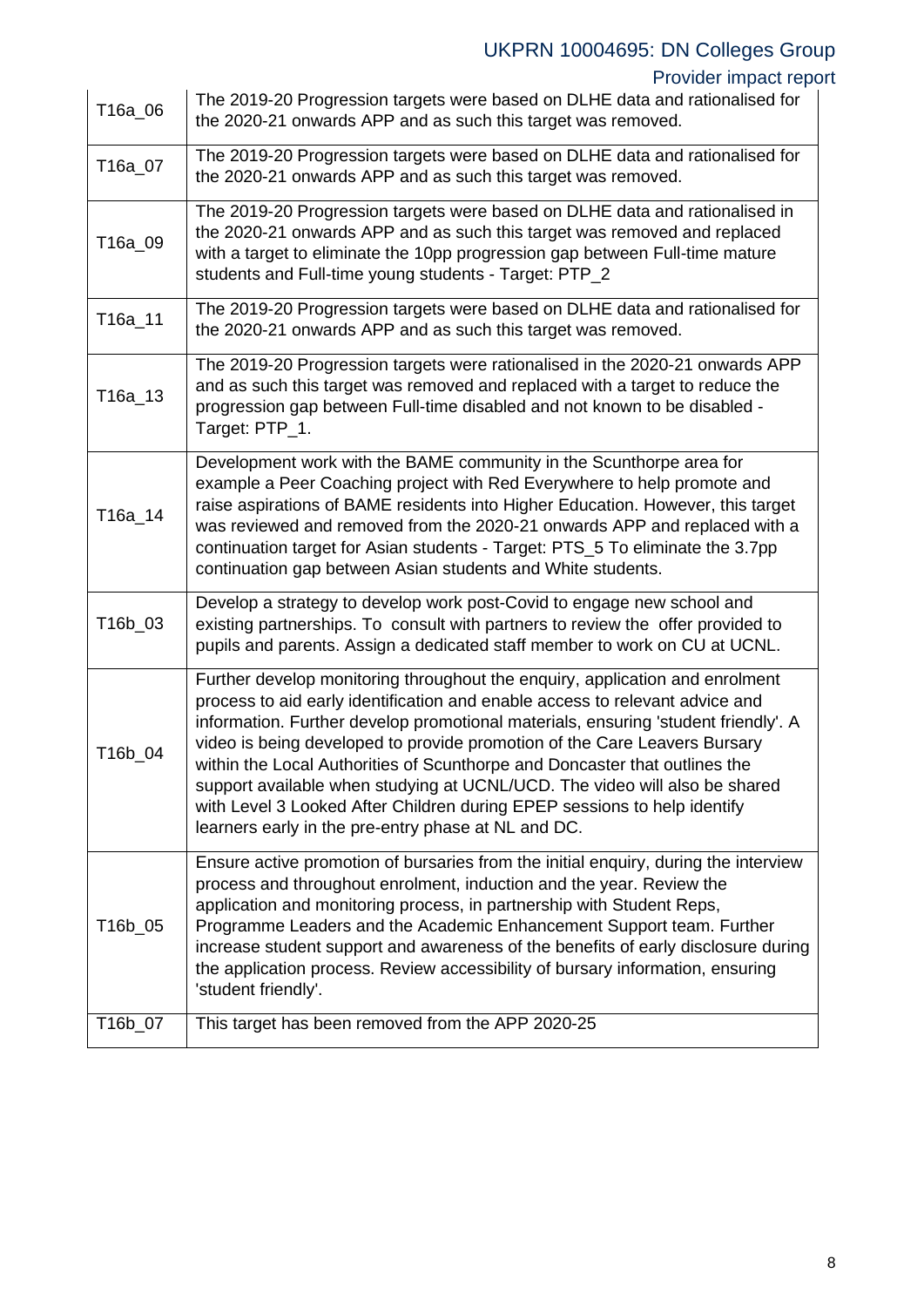## **5. Confirmation**

DN Colleges Group confirms that:

| Student engagement                                                                                                                                                                                                                          |  |  |  |  |  |
|---------------------------------------------------------------------------------------------------------------------------------------------------------------------------------------------------------------------------------------------|--|--|--|--|--|
| Have you worked with your students to help them complete the access and participation plan<br>monitoring student submission?                                                                                                                |  |  |  |  |  |
| Yes                                                                                                                                                                                                                                         |  |  |  |  |  |
| Have you engaged with your student body in the design, evaluation, and monitoring of the plan?                                                                                                                                              |  |  |  |  |  |
| Yes                                                                                                                                                                                                                                         |  |  |  |  |  |
| Verification and sign off                                                                                                                                                                                                                   |  |  |  |  |  |
| DN Colleges Group has confirmed that the information included in this impact report is accurate,<br>that it has been compiled in line with OfS guidance, and that it is being submitted on behalf of<br>the governing body of the provider. |  |  |  |  |  |
| Yes                                                                                                                                                                                                                                         |  |  |  |  |  |
| Accountable officer sign off                                                                                                                                                                                                                |  |  |  |  |  |
| Name<br>Michael Lochran                                                                                                                                                                                                                     |  |  |  |  |  |
| Position<br><b>Accountable Officer</b>                                                                                                                                                                                                      |  |  |  |  |  |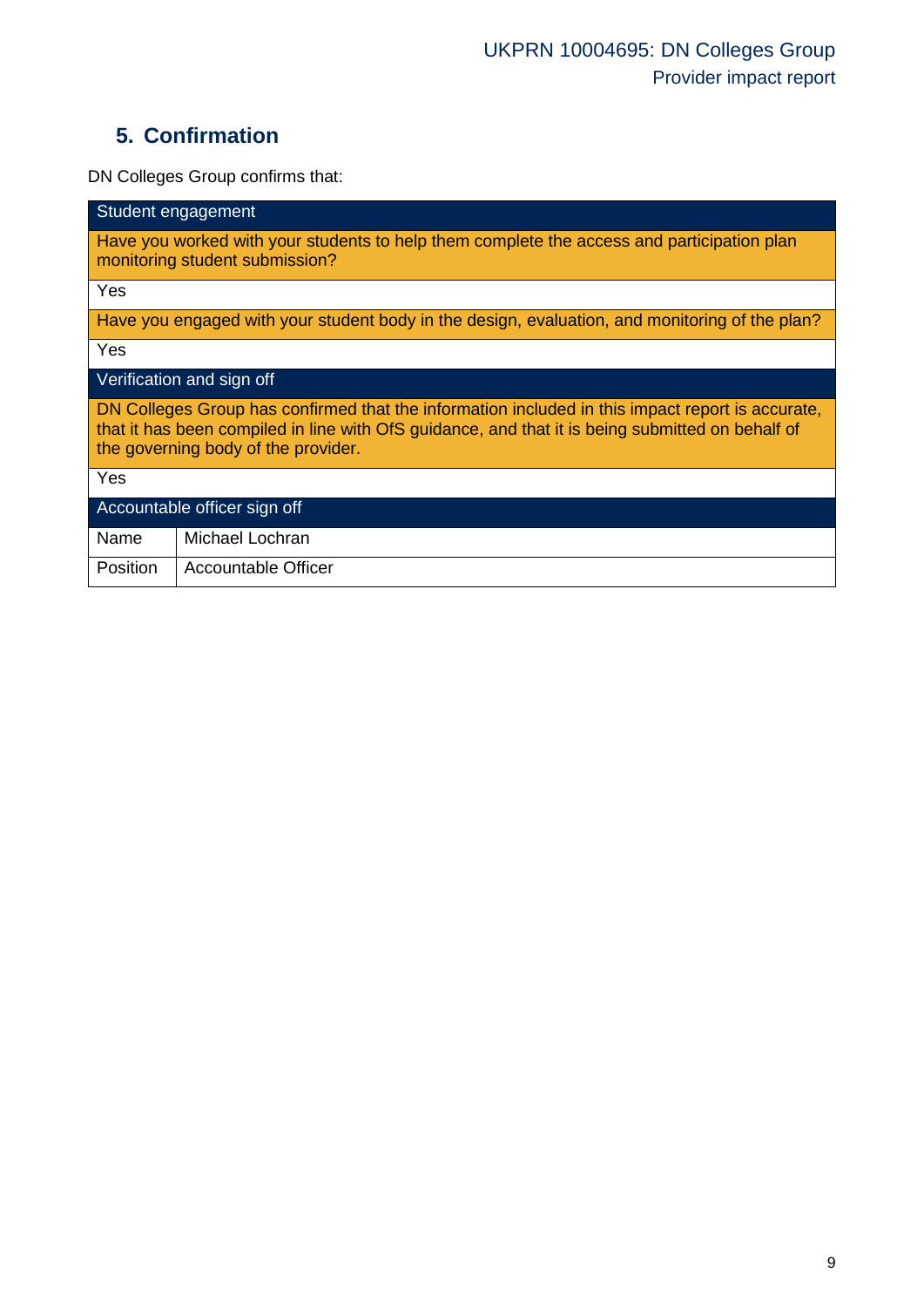### **Annex A: Commentary on progress against targets**

DN Colleges Group's commentary where progress against targets was less than expected.

**Target reference number: T16a\_02**

How have you met the commitments in your plan related to this target?

There is no data for comparison purposes to be able to assess whether this target has been met.

Have you taken any additional steps other than that detailed in the plan to reach the selected milestone?

No

**Target reference number: T16a\_03**

How have you met the commitments in your plan related to this target?

There is no data for comparison purposes to be able to access whether this target has been met.

Have you taken any additional steps other than that detailed in the plan to reach the selected milestone?

No

#### **Target reference number: T16a\_04**

How have you met the commitments in your plan related to this target?

No

Have you taken any additional steps other than that detailed in the plan to reach the selected milestone?

No

#### **Target reference number: T16a\_05**

How have you met the commitments in your plan related to this target?

There is no data for comparison purposes to be able to assess whether this target has been met.

Have you taken any additional steps other than that detailed in the plan to reach the selected milestone?

No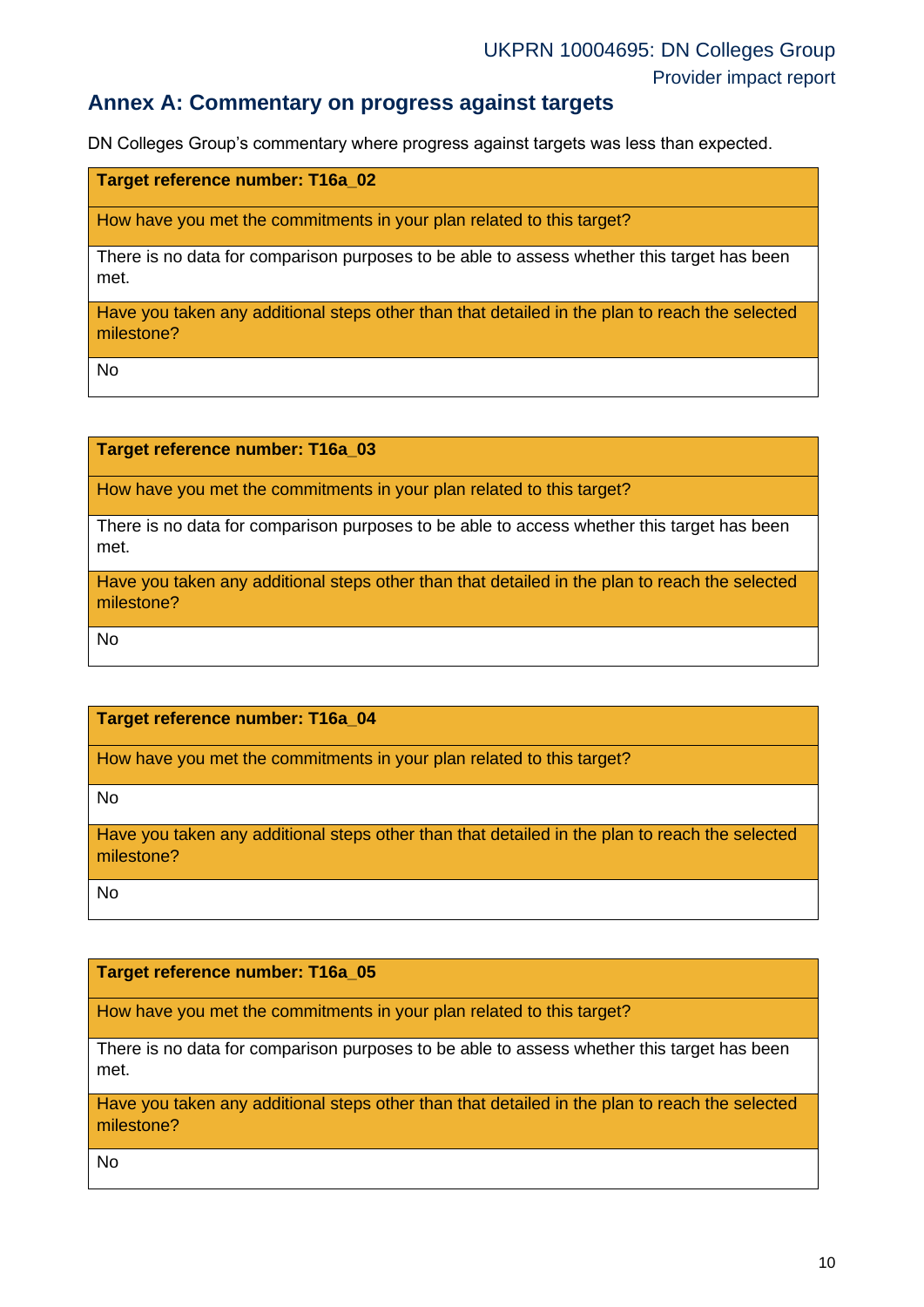**Target reference number: T16a\_06**

How have you met the commitments in your plan related to this target?

There is no data for comparison purposes to be able to assess whether this target has been met.

Have you taken any additional steps other than that detailed in the plan to reach the selected milestone?

No

**Target reference number: T16a\_07**

How have you met the commitments in your plan related to this target?

There is no data for comparison purposes to be able to access whether this target has been met.

Have you taken any additional steps other than that detailed in the plan to reach the selected milestone?

No

**Target reference number: T16a\_09**

How have you met the commitments in your plan related to this target?

There is no data for comparison purposes to be able to assess whether this target has been met.

Have you taken any additional steps other than that detailed in the plan to reach the selected milestone?

No

**Target reference number: T16a\_11**

How have you met the commitments in your plan related to this target?

There is no data for comparison purposes to be able to assess whether this target has been met.

Have you taken any additional steps other than that detailed in the plan to reach the selected milestone?

No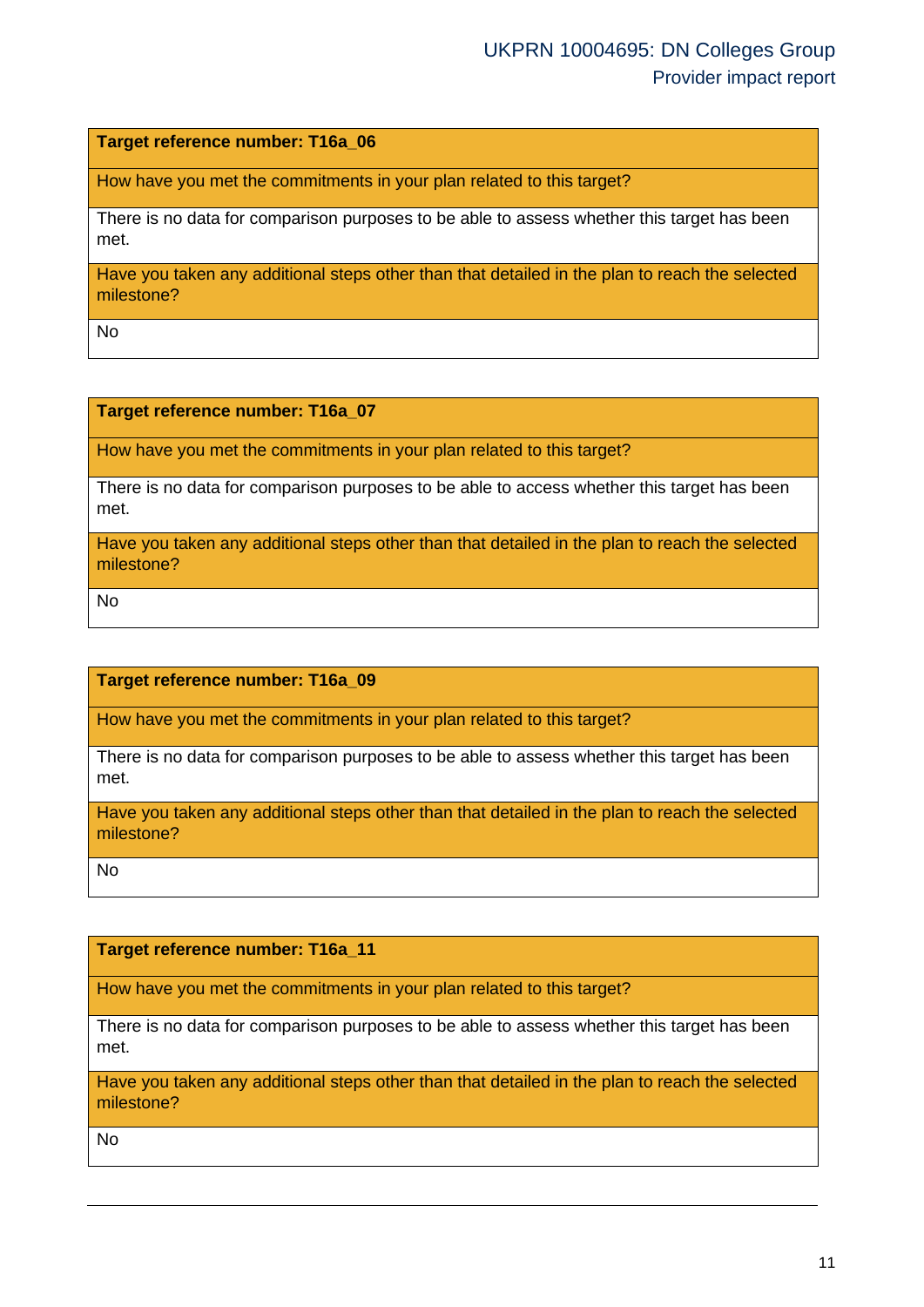Provider impact report

**Target reference number: T16a\_13**

How have you met the commitments in your plan related to this target?

There is no data for comparison purposes to be able to assess whether this target has been met.

Have you taken any additional steps other than that detailed in the plan to reach the selected milestone?

None

#### **Target reference number: T16a\_14**

How have you met the commitments in your plan related to this target?

No

Have you taken any additional steps other than that detailed in the plan to reach the selected milestone?

None

#### **Target reference number: T16b\_03**

How have you met the commitments in your plan related to this target?

No

Have you taken any additional steps other than that detailed in the plan to reach the selected milestone?

No as Covid-19 severly affected the work that could be done and the partnerships with schools that could be developed

#### **Target reference number: T16b\_04**

How have you met the commitments in your plan related to this target?

No

Have you taken any additional steps other than that detailed in the plan to reach the selected milestone?

The Bursary application process and application form was reviewed and initial amendments made. Further development work to improve the process and marketing materials has been undertaken in 2021 to help make the process more 'student friendly'.

**Target reference number: T16b\_05**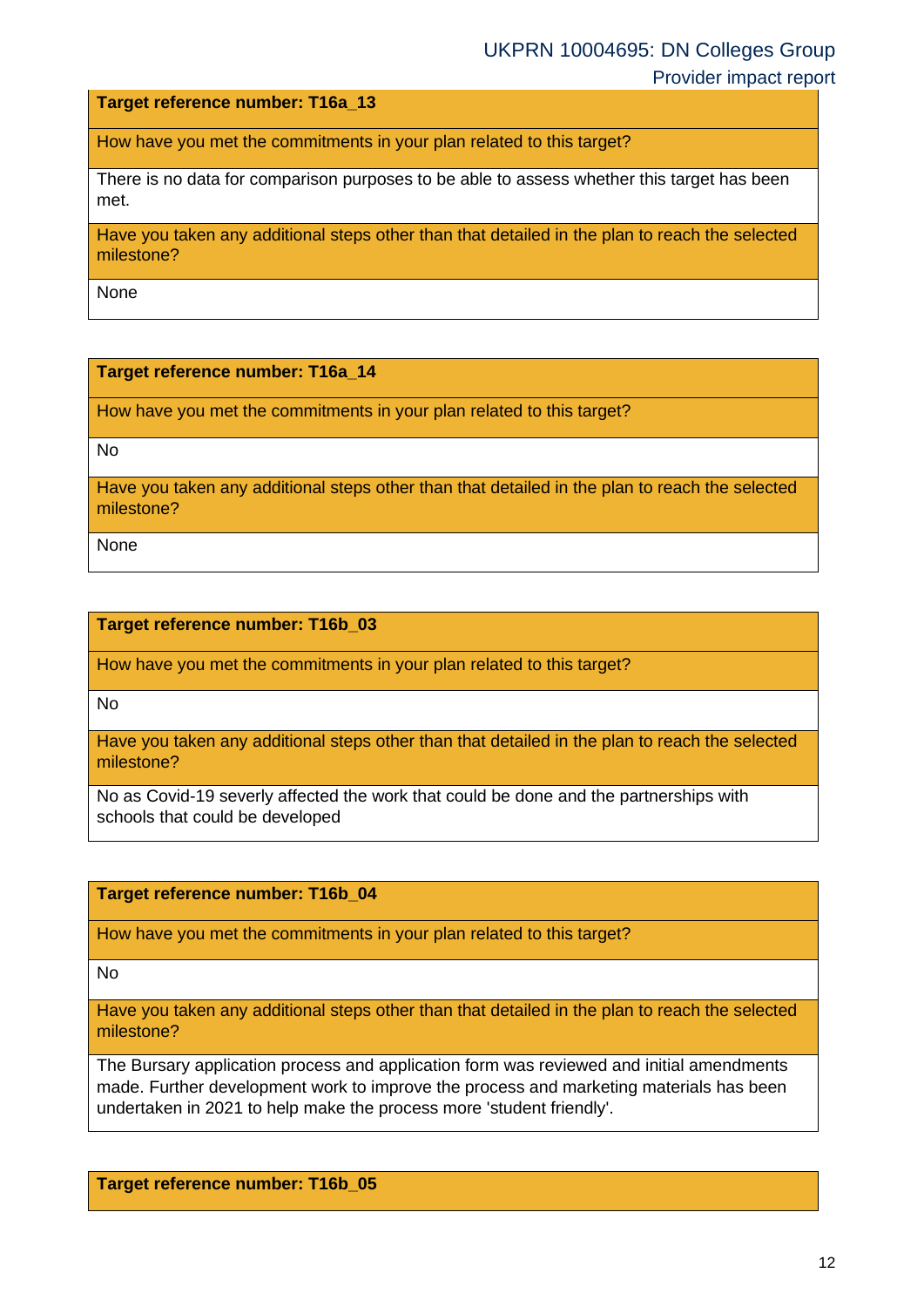How have you met the commitments in your plan related to this target?

No

Have you taken any additional steps other than that detailed in the plan to reach the selected milestone?

Active promotion of bursaries through the website, online resources, Academic Enhancement Support teams and Programme Leaders.

**Target reference number: T16b\_07**

How have you met the commitments in your plan related to this target?

UniConnect redefined the funding allocation which impacted the type of L3 activities that could be undertaken and restricted to an online offer. Due to the Covid-19 situation this target was not met and when the APP 2020-25 plan was developed it was removed as a target.

Have you taken any additional steps other than that detailed in the plan to reach the selected milestone?

None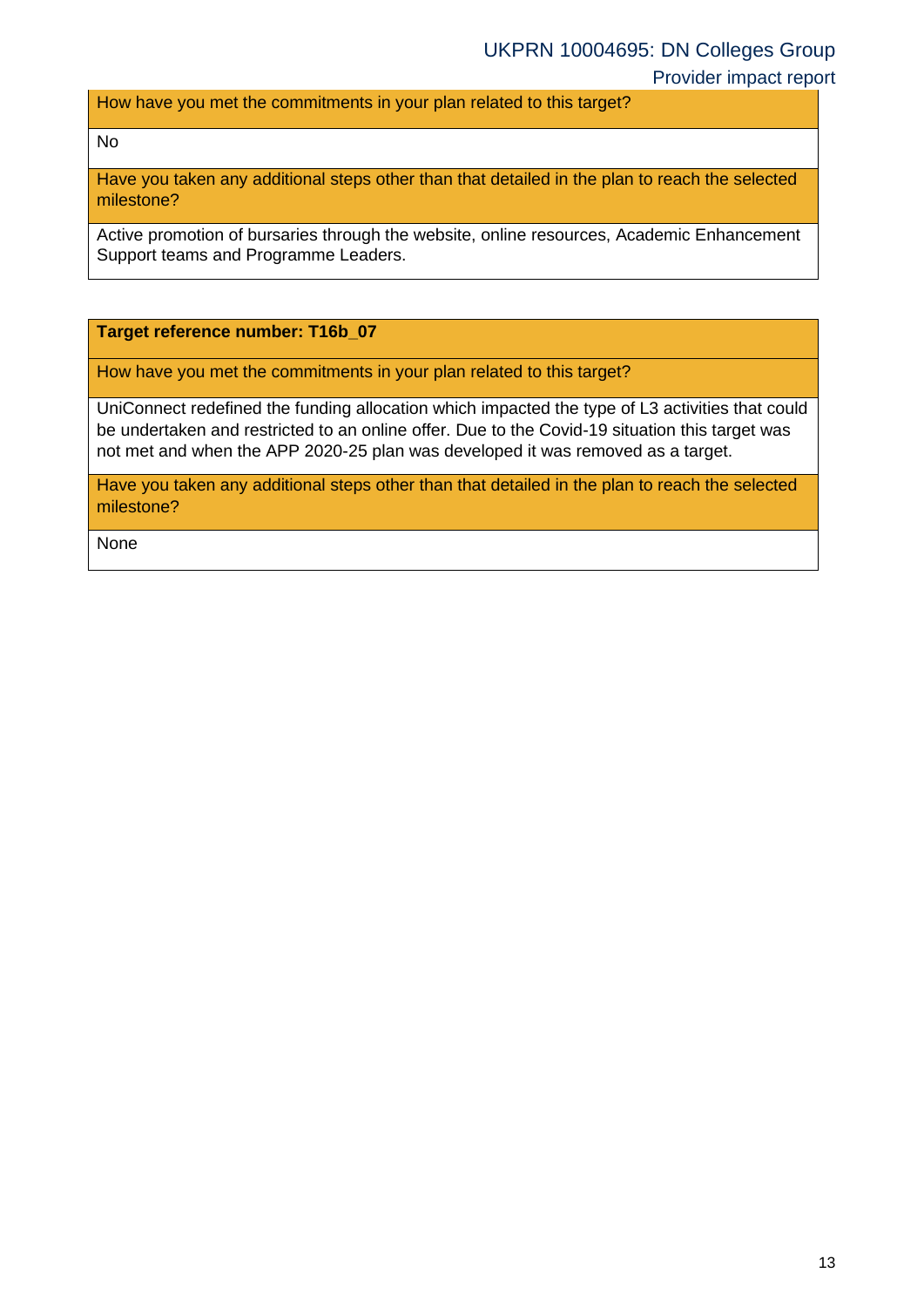## **Annex B: Optional commentary on targets**

DN Colleges Group's commentary on any of the targets listed in **Section 2**.

<span id="page-13-0"></span>

| <b>Reference</b><br><b>Number</b> | <b>Optional commentary</b>                                                                                                                                                                                                                                                                                                                                                                                                                                                                                                                                                                                                                                                                                                                                                                                                                                                                                                                                                                                                                                                                                                                                                                                                     |
|-----------------------------------|--------------------------------------------------------------------------------------------------------------------------------------------------------------------------------------------------------------------------------------------------------------------------------------------------------------------------------------------------------------------------------------------------------------------------------------------------------------------------------------------------------------------------------------------------------------------------------------------------------------------------------------------------------------------------------------------------------------------------------------------------------------------------------------------------------------------------------------------------------------------------------------------------------------------------------------------------------------------------------------------------------------------------------------------------------------------------------------------------------------------------------------------------------------------------------------------------------------------------------|
|                                   |                                                                                                                                                                                                                                                                                                                                                                                                                                                                                                                                                                                                                                                                                                                                                                                                                                                                                                                                                                                                                                                                                                                                                                                                                                |
| T16a_01                           | The Baseline figure was based on TEF3 and Internal datasets which is why it<br>differs to the OfS Baseline figure of 75%. In 2016_17 OfS Dashboard was not in<br>existance and had only merged in 2017 as DNCG and had to formulate merged<br>datasets based on internal datasets. The internal dashboards have been designed<br>to align with the OfS Dashboard to enable effective monitoring of progress.                                                                                                                                                                                                                                                                                                                                                                                                                                                                                                                                                                                                                                                                                                                                                                                                                   |
| T16a 02                           | The Progression targets were based on DLHE Data which has subsequently been<br>replaced by the Graduate Outcomes Survey and as such there are a number of<br>fundamental differences. The DLHE data focused on the activities, location and<br>salary of leavers which informed the targets developed. However, the Graduate<br>Outcome Survey places more emphasis on the graduate voice. Therefore, the<br>results between DLHE and Graduate Outcomes cannot be compared to see<br>whether graduates from particular institutions or subject areas are achieving better<br>outcomes than previously. HESA has not undertaken, or published or<br>disseminated any comparisions of data between the Graduate Outcome Survey<br>and the DLHE Survey as the data is not directly comparable.                                                                                                                                                                                                                                                                                                                                                                                                                                    |
| T16a_03                           | The Progression targets were based on DLHE Data which has subsequently been<br>replaced by the Graduate Outcomes Survey and as such there are a number of<br>fundamental differences. The DLHE data focused on the activities, location and<br>salary of leavers which i                                                                                                                                                                                                                                                                                                                                                                                                                                                                                                                                                                                                                                                                                                                                                                                                                                                                                                                                                       |
| T16a_04                           | Internal data for 2019/20 actual performance is 78.4% for all students. For Mature<br>students the Continuation rate for 2019-20 was 81.75%. However the overall<br>Continuation rates for 2019-20 were as follows: Continuation for FTUG First<br>Degree is 84.97% which is not a concern against the OfS Baseline Indicator. The<br>issue has been addressed by validating a Level 4 Certificate of Higher Education<br>in Health and Social Care that will enable students to 'step off' without adversely<br>affecting Continuation rates. Continuation for FTUG Other is 77.63% which is<br>2.37pp below the upper Baseline Indicator threshold and may be a concern.<br>Continuation for PTUG First Degree is 80.00% which is not a concern against the<br>OfS Baseline Indicator.<br>• Continuation for PTUG Other is 66.70% which is 3.30pp below the upper<br>Baseline Indicator threshold and may be a concern.<br>. The rate for FTUG Other has been adversely affected by students on two<br>programmes (FdSc Professional Practice in Health and Social Care and HND<br>Social and Community Work) 'stepping off' at the end of Level 4 and transferring to<br>other Universities to study Nursing or Social Work |
| T16a_05                           | The Progression targets were based on DLHE Data which has subsequently been<br>replaced by the Graduate Outcomes Survey and as such there are a number of<br>fundamental differences. The DLHE data focused on the activities, location and<br>salary of leavers which i                                                                                                                                                                                                                                                                                                                                                                                                                                                                                                                                                                                                                                                                                                                                                                                                                                                                                                                                                       |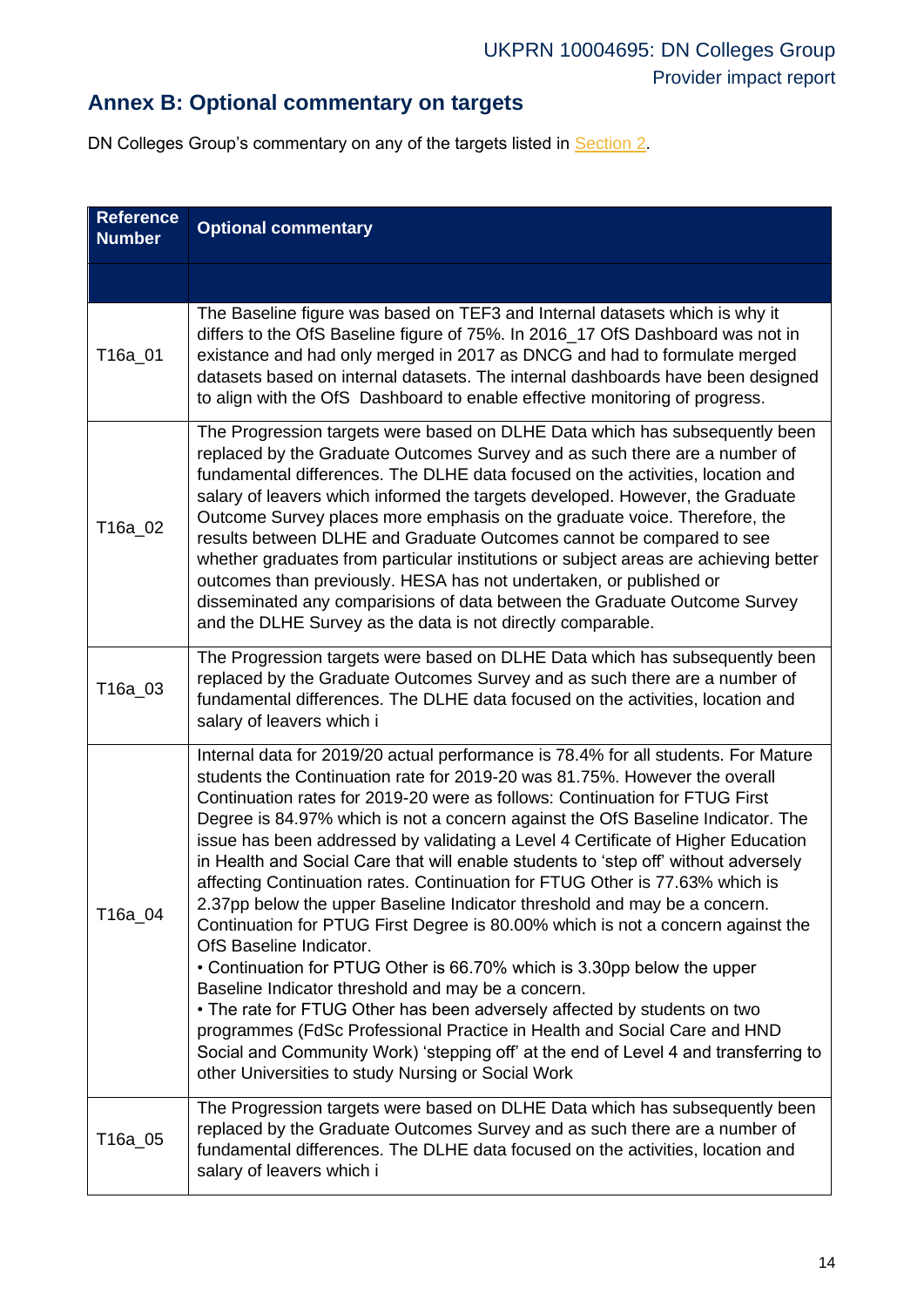### Provider impact report

| T16a_06 | The Progression targets were based on DLHE Data which has subsequently been<br>replaced by the Graduate Outcomes Survey and as such there are a number of<br>fundamental differences. The DLHE data focused on the activities, location and<br>salary of leavers which informed the targets developed. However, the Graduate<br>Outcome Survey places more emphasis on the graduate voice. Therefore, the<br>results between DLHE and Graduate Outcomes cannot be compared to see<br>whether graduates from particular institutions or subject areas are achieving better<br>outcomes than previously. HESA has not undertaken, or published or<br>disseminated any comparisions of data between the Graduate Outcome Survey<br>and the DLHE Survey as the data is not directly comparable. |
|---------|---------------------------------------------------------------------------------------------------------------------------------------------------------------------------------------------------------------------------------------------------------------------------------------------------------------------------------------------------------------------------------------------------------------------------------------------------------------------------------------------------------------------------------------------------------------------------------------------------------------------------------------------------------------------------------------------------------------------------------------------------------------------------------------------|
| T16a_07 | The Progression targets were based on DLHE Data which has subsequently been<br>replaced by the Graduate Outcomes Survey and as such there are a number of<br>fundamental differences. The DLHE data focused on the activities, location and<br>salary of leavers which i                                                                                                                                                                                                                                                                                                                                                                                                                                                                                                                    |
| T16a_08 | Internal data for 2019/20 actual performace is 80% which is a decline. Application<br>process being reviewed to encourage early disclosure of disablity. DSA Process<br>being reviewed and standardised to provide help and support for learners.                                                                                                                                                                                                                                                                                                                                                                                                                                                                                                                                           |
| T16a_09 | The Progression targets were based on DLHE Data which has subsequently been<br>replaced by the Graduate Outcomes Survey and as such there are a number of<br>fundamental differences. The DLHE data focused on the activities, location and<br>salary of leavers which informed the targets developed. However, the Graduate<br>Outcome Survey places more emphasis on the graduate voice. Therefore, the<br>results between DLHE and Graduate Outcomes cannot be compared to see<br>whether graduates from particular institutions or subject areas are achieving better<br>outcomes than previously. HESA has not undertaken, or published or<br>disseminated any comparisions of data between the Graduate Outcome Survey<br>and the DLHE Survey as the data is not directly comparable. |
| T16a_10 | Internal data for 2019-20 actual performance is 86.5%                                                                                                                                                                                                                                                                                                                                                                                                                                                                                                                                                                                                                                                                                                                                       |
| T16a_11 |                                                                                                                                                                                                                                                                                                                                                                                                                                                                                                                                                                                                                                                                                                                                                                                             |
| T16a_12 | • Retention for 19/20 was 93.91% which is 1.91pp above 92% target and 1.91pp<br>above 18/19 performance. • FTUG retention was 94.70% which is 2.70pp above<br>92% target and 2.70pp above 18/19 performance<br>• PTUG retention was 96.43% which is 4.43pp above 92% target and 3.43pp<br>above 18/19 performance<br>• PTPG retention was 85.86 which is 6.14pp below 92% target and 2.14pp below<br>18/19 performance<br>• Retention for new enrolments in all modes was above 90% target, reflecting the<br>impact of the work of the Academic Enhancement Team in supporting student<br>success                                                                                                                                                                                          |
| T16a_13 | The Progression targets were based on DLHE Data which has subsequently been<br>replaced by the Graduate Outcomes Survey and as such there are a number of<br>fundamental differences. The DLHE data focused on the activities, location and                                                                                                                                                                                                                                                                                                                                                                                                                                                                                                                                                 |
|         | salary of leavers which i                                                                                                                                                                                                                                                                                                                                                                                                                                                                                                                                                                                                                                                                                                                                                                   |
| T16a_14 |                                                                                                                                                                                                                                                                                                                                                                                                                                                                                                                                                                                                                                                                                                                                                                                             |
| T16b_01 |                                                                                                                                                                                                                                                                                                                                                                                                                                                                                                                                                                                                                                                                                                                                                                                             |